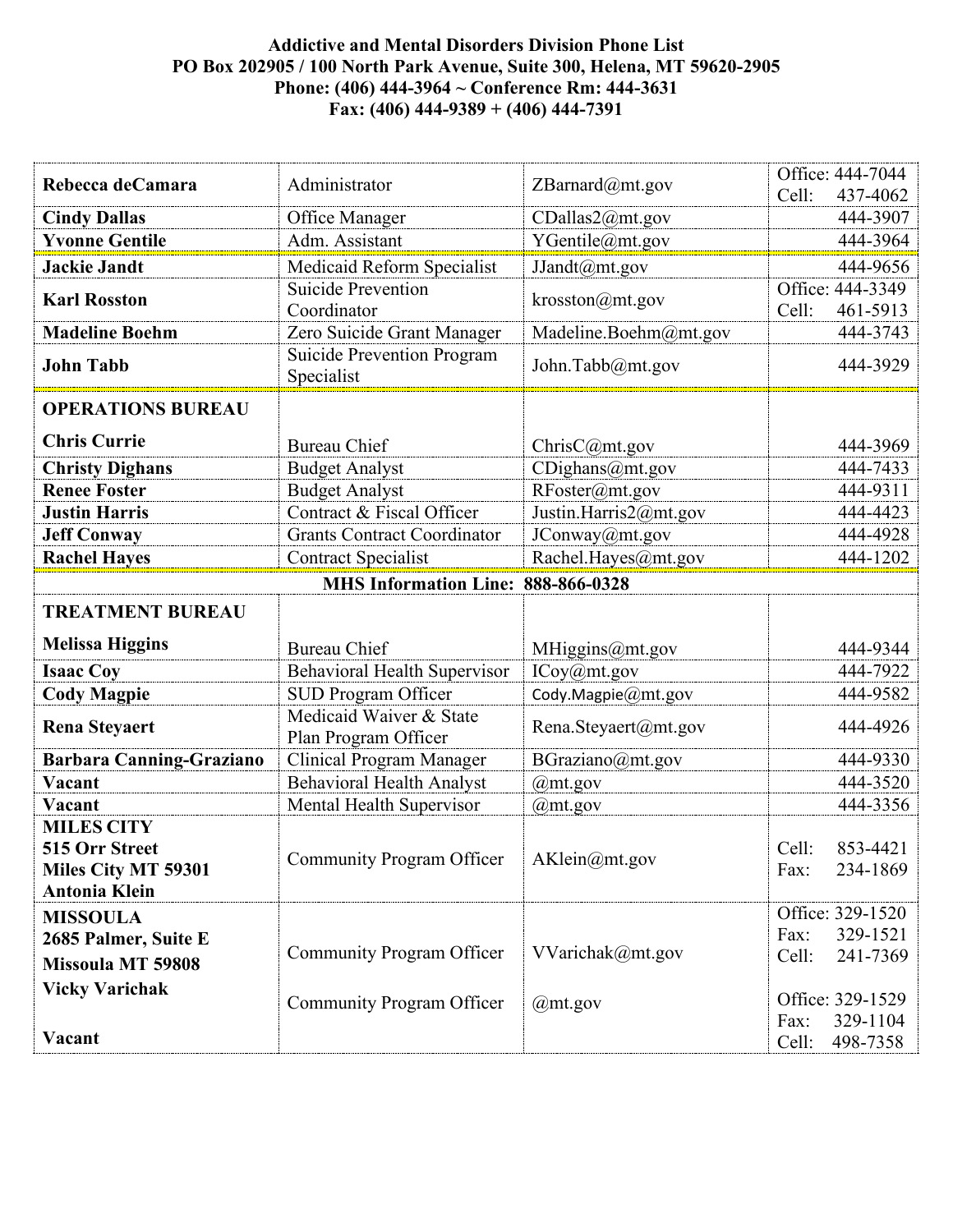| <b>Jennifer Fox</b>                                                                           | <b>MHSP Program Officer</b>                             | JenFox@mt.gov            | 444-4927             |
|-----------------------------------------------------------------------------------------------|---------------------------------------------------------|--------------------------|----------------------|
| Vacant                                                                                        | Medicaid Waiver & State<br>Plan Program Manager         | @mt.gov                  | ?                    |
| <b>Mary Collins</b>                                                                           | <b>Special Population Supervisor</b>                    | Mary.Collins@mt.gov      | 444-9635             |
| <b>Miranda Griffis</b>                                                                        | <b>Behavioral Health Program</b><br>Officer             | Miranda.Griffis@mt.gov   | 444-2878             |
| <b>Deborah Rumberger</b>                                                                      | MH Behavioral Analyst                                   | DRumberger@mt.gov        | 444-1955             |
| <b>Wesley Wells</b>                                                                           | PT Program Manager                                      | Wesley.Wells@mt.gov      | 444-3771             |
| <b>Katie Rasmussen</b>                                                                        | Program Manager                                         | Katie.Rasmussen2@mt.gov  | 444-3786             |
| <b>Violet Bolstridge</b>                                                                      | <b>Behavioral Health Program</b><br>Officer             | Violet.Bolstridge@mt.gov | 444-3733             |
| <b>Emily Burns</b>                                                                            | <b>VISTA Staff</b>                                      | $@$ mt.gov               | 444-3187             |
| <b>David Myers</b>                                                                            | <b>Quality Assurance Program</b><br>Manager             | David.Myers@mt.gov       | 444-3704             |
| <b>PREVENTION BUREAU</b><br><b>Bobbi Perkins</b>                                              | <b>Bureau Chief</b>                                     | BPerkins@mt.gov          | 444-6981             |
| <b>Curtis Weiler</b>                                                                          | Program Officer                                         | CWeiler@mt.gov           | 444-7926             |
| <b>Joclynn Ware</b>                                                                           | <b>Opioid Treatment SOR Grant</b><br>Manager            | JWare@mt.gov             | 444-9304             |
| <b>Ki-Ai McBride</b>                                                                          | <b>Opioid Prevention Program</b><br>Manager             | Ki-Ai.McBride@mt.gov     | 444-3936             |
| Nikki Campbell                                                                                | PPW Grant Manager                                       | NCampbell@mt.gov         | 444-3788             |
| <b>Jami Hansen</b>                                                                            | Program Manager                                         | Jami.Hansen@mt.gov       | 444-3055             |
| Vacant                                                                                        | <b>Block Grant Program Officer</b>                      | $@$ mt.gov               |                      |
| <b>Francie Tupper</b>                                                                         | Temporary Employee                                      | Frances.Tupper@mt.gov    | 444-9657             |
| <b>Kimberly Koch</b>                                                                          | Prevention Section Supervisor                           | Kimberly.Koch@mt.gov     | 444-3749             |
| <b>Gina Tracy</b>                                                                             | <b>Substance Abuse Prevention</b><br>Program Specialist | Gina.Tracy@mt.gov        | 444-3023             |
| <b>Lonni Starcevich</b>                                                                       | Crisis Counseling Program<br>Specialist                 | Lonni.Starcevich@mt.gov  | 497-6639             |
| Vacant                                                                                        | PFS Grant Manager                                       | $@m$ t.gov               | 444-3141             |
| <b>Lammons</b> , <b>Johnny</b>                                                                | <b>VISTA Staff</b>                                      | John.Lammons@mt.gov      | 444-3253             |
| <b>ANACONDA</b><br>307 East Park, Room 307<br><b>Anaconda MT 59711</b><br><b>Rona McOmber</b> | Research Analyst                                        | RMcOmber@mt.gov          | 563-7054<br>444-3253 |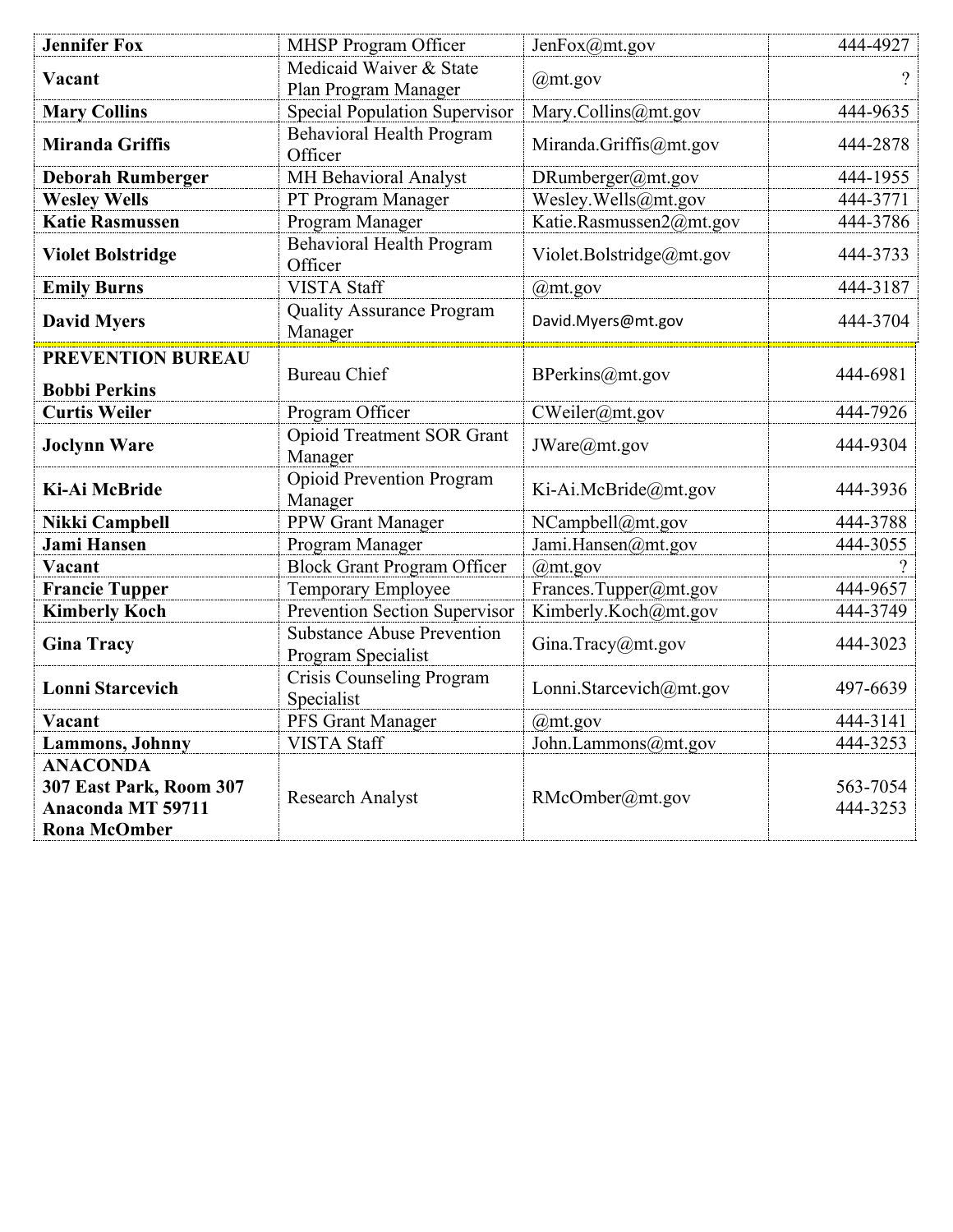| <b>BUTTE</b><br><b>Montana Chemical Dependency Center</b><br>525 East Mercury<br><b>Butte MT 59701</b><br><b>Shannon LaTray</b>                                       | Administrator | SLatray2@mt.gov | Main: 496-5400<br>Fax: 496-5437<br>Office: 496-5402                   |
|-----------------------------------------------------------------------------------------------------------------------------------------------------------------------|---------------|-----------------|-----------------------------------------------------------------------|
| <b>LEWISTOWN</b><br><b>Montana Mental Health</b><br><b>Nursing Care Center</b><br><b>800 Casino Creek Drive</b><br><b>Lewistown MT 59457</b><br><b>Dianne Scotten</b> | Administrator | DScotten@mt.gov | Main: 538-7451<br>Fax: 535-2863<br>Office: 535-6932                   |
| <b>WARM SPRINGS</b><br><b>Montana State Hospital</b><br><b>PO Box 300</b><br>Warm Springs MT 59756<br><b>Kyle Fouts</b>                                               | Administrator | KFouts@mt.gov   | Main: 693-7000<br>Cell: 498-2180<br>Fax: 693-7069<br>Office: 693-7010 |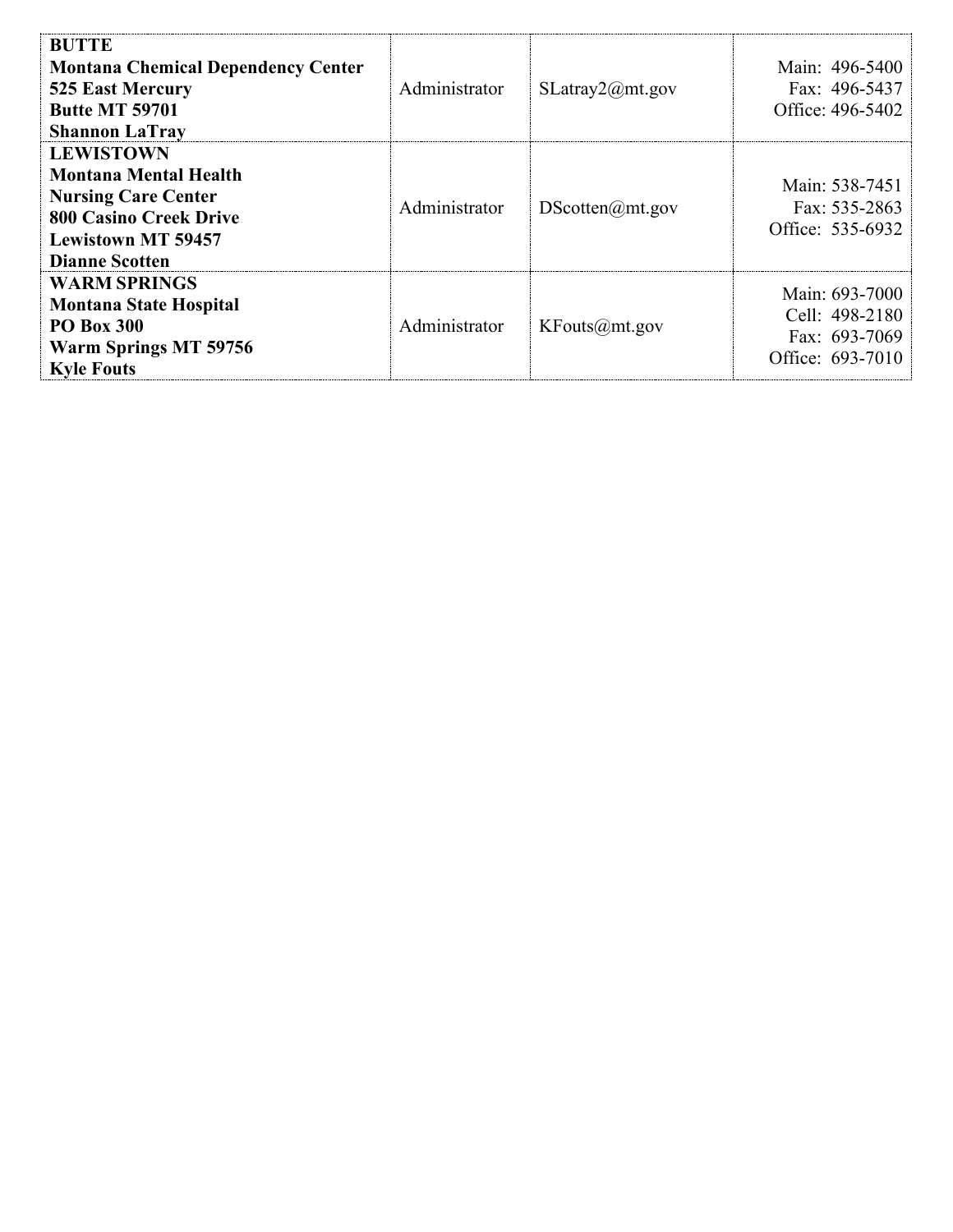| <b>BOEHM, Madeline</b>           | 3743           |
|----------------------------------|----------------|
| <b>BOLSTRIDGE, Violet</b>        | 3733           |
| <b>BURNS, Emily</b>              | 3187           |
| <b>CAMPBELL, Nicole "Nikki"</b>  | 3788           |
| <b>CANNING-GRAZIANO, Barbara</b> | 9330           |
| <b>COLLINS, Mary</b>             | 9635           |
| <b>CONWAY, Jeff</b>              | 4928           |
| COY, Isaac                       | 7922           |
| <b>CURRIE, Chris</b>             | 3969           |
| <b>DALLAS, Cindy</b>             | 3907           |
| <b>DECAMARA, Rebecca</b>         | 7044           |
| <b>DIGHANS, Christy</b>          | 7433           |
| <b>FOSTER, Renee</b>             | 9311           |
| <b>FOUTS, Kyle</b>               | 693-7010       |
| FOX, Jennifer                    | 4927           |
| <b>GENTILE, Yvonne</b>           | 3964           |
| <b>GRIFFIS, Miranda</b>          | 2878           |
| <b>HANSEN</b> , Jami             | 3055           |
| <b>HARRIS</b> , Justin           | 4423           |
| <b>HAYES, Rachel</b>             | 1202           |
| <b>HIGGINS, Melissa</b>          | 9344           |
| <b>JANDT</b> , Jackie            | 9656           |
| <b>KLEIN</b> , Antonia           | $(C)$ 853-4421 |
| <b>KOCH, Kimberly</b>            | 3749           |
| <b>LAMMONS</b> , Johnny          | 3253           |
| <b>LATRAY, Shannon</b>           | 496-5402       |
| <b>MAGPIE, Cody</b>              | 9582           |
| <b>MCBRIDE, Ki-Ai</b>            | 3936           |
| <b>MCOMBER, Rona</b>             | 563-7054       |
| <b>MYERS, David</b>              | 3704           |
| PERKINS, Bobbi                   | 6981           |
| <b>RASMUSSEN, Katie</b>          | 3786           |
| <b>ROSSTON, Karl</b>             | 3349           |
| <b>RUMBERGER, Deborah</b>        | 1955           |
| <b>SCOTTEN, Dianne</b>           | 535-6932       |
| <b>STARCEVICH, Lonni</b>         | 497-6639       |
| <b>STEYAERT, Rena</b>            | 4926           |
|                                  | 3929           |
| <b>TABB, John</b>                |                |
| <b>TRACY, Gina</b>               | 3023           |
| <b>TUPPER, Francie (temp)</b>    | 9657           |
| <b>VARICHAK, Vicky</b>           | $(C)$ 241-7369 |
| <b>WARE, Joclynn</b>             | 9304           |
| <b>WEILER, Curtis</b>            | 7926           |
| <b>WELLS, Wesley</b>             | 3771           |
|                                  |                |
| Vacant PFS Grant Manager         | 3141           |
| Vacant Mental Health Supervisor  | 3356           |